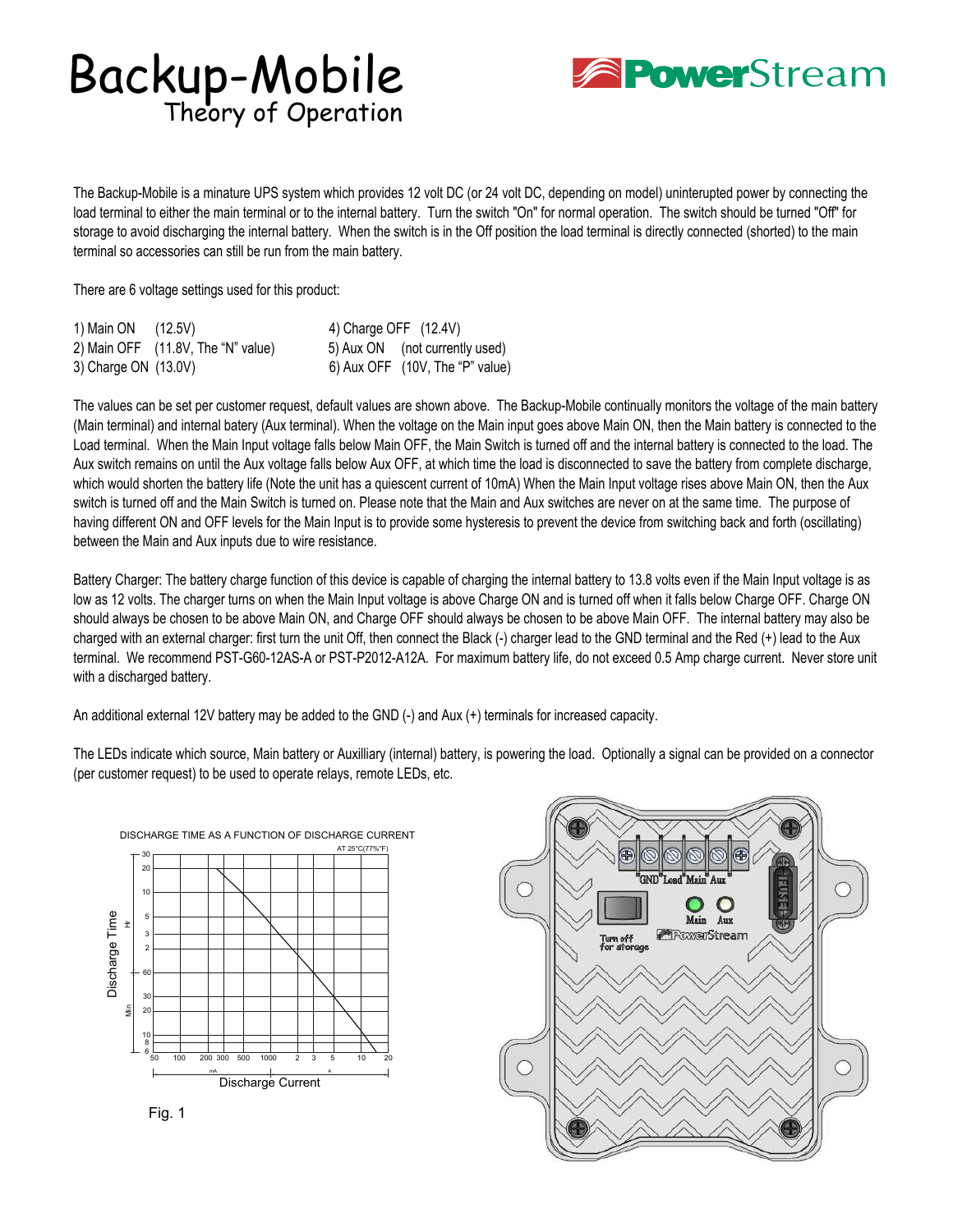## Battery:

The ampere hour rating of a battery is based upon the current of a continuous discharge for 20 hours that will end in a battery voltage of 10.5 volts.

With moderate rates of discharge the battery acid is abstracted slowly enough to permit sufficient diffusion into the pores of the plates to keep up the supply needed for the chemical reactions. With increased rates of discharge the supply of acid is used up so rapidly that the diffusion is not fast enough to maintain the voltage.



For example, a 5 Ah battery will discharge to 10.5 volts in 30 minutes at a current draw of 5 amps — not a full hour, see Fig. 1. This is asuming constant discharge current, however, and if the battery were allowed to rest the voltage would soon rise sufficiently to allow a 0.5 amp load to run for almost five more hours. See Fig. 2 for voltage vs. discharge time for various discharge currents.



When lead acid batteries of any type are stored for extended periods of time, lead sulphate is formed on the negative plates of the batteries. This phenomenon is referred to as "sulphation." Since the lead sulphate acts as an insulator, it has a direct detrimental effect on charge acceptance. Sulphation occurs more rapidly in discharged batteries. Batteries are also susceptible to self discharge, see Fig. 3. Self discharage occurs without any load due to chemical reactions. Note that colder temperatures result in a sluggish battery of diminished capacity due to the lower diffusion rate of the acid, See Fig. 4. High temperatures on the other hand lead to corrosion of the plates. Ideally batteries should be stored at cooler temperatures to reduce sulfation and self discharge but used at moderate temperatures around 20°C to 40°C. Always turn the unit off before storing and never store the unit with a discharged battery, Ideally store in a cool, dry place.

| Temperature                                                                                                    | Shelf Life                                     |  |
|----------------------------------------------------------------------------------------------------------------|------------------------------------------------|--|
| Below 20°C (68°F)<br>21°C (70°F) to 30°C (86°F)<br>31°C (88°F) to 40°C (104°F)<br>41°C (106°F) to 50°C (122°F) | 9 months<br>6 months<br>3 months<br>1.5 months |  |
|                                                                                                                |                                                |  |